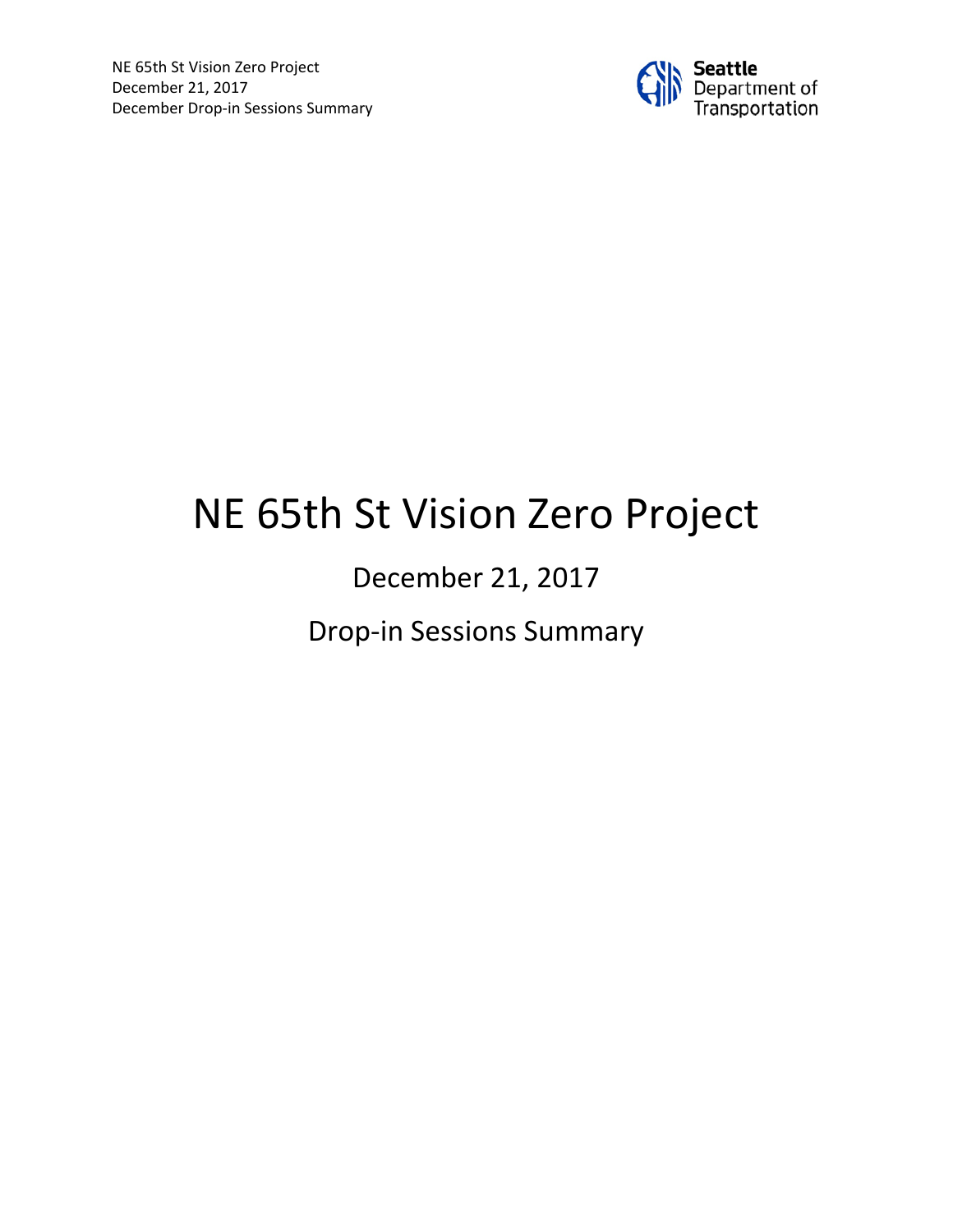

## <span id="page-1-0"></span>Table of Contents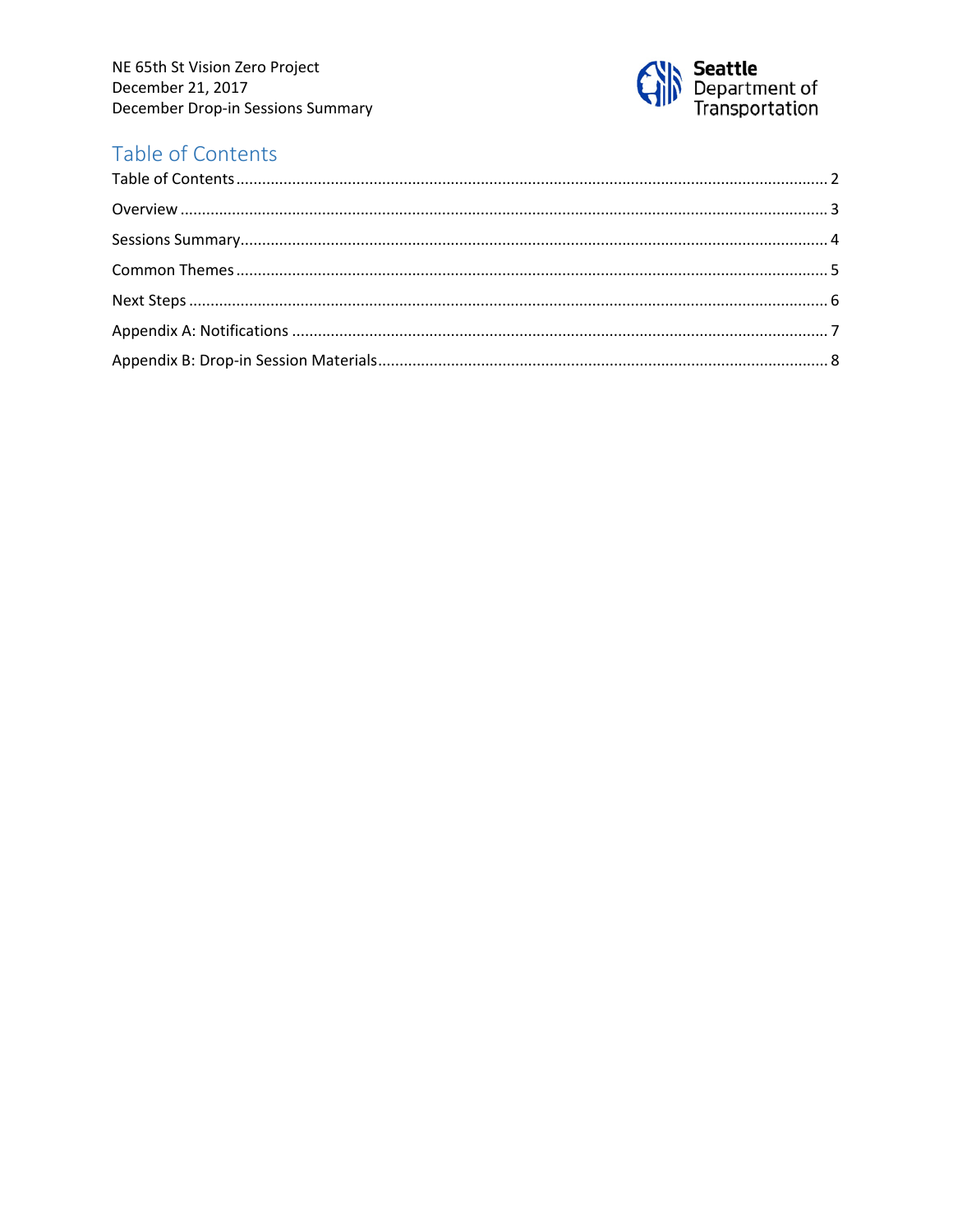

#### <span id="page-2-0"></span>**Overview**

NE 65th St is an arterial that moves people and goods throughout northeast Seattle. Since 2012, there have been 3 fatalities, 1 serious injury, and 231 collisions along this busy corridor between NE Ravenna Blvd and 39th Ave NE. Seattle is committed to [Vision Zero,](https://www.seattle.gov/visionzero/projects/ne-65th-st) our plan to end traffic deaths and serious injuries by 2030.

During the second week of December, 2017, the Seattle Department of Transportation (SDOT) hosted two public drop-in sessions at Broadcast Coffee (6515 Roosevelt Way NE). Three SDOT project team members were present at each session to provide information on the current design plans to attendees. Each session was two hours.

The drop-in sessions were designed as informal sessions at an accessible, local destination where residents, business owners, and members of the community could review the latest design for NE 65th St and talk with the project team members. The sessions were hosted at varying times to provide multiple opportunities for engagement. Attendees were able to provide comments, and review maps, display boards, and technical design drawings were available. Materials are discussed in later sections (Appendix B).

The session dates and times included:

- Tuesday, December 12, 2017, 5-7 PM
- Thursday, December 14, 2017, 7-9 AM

The community input received at the drop-in sessions include comments submitted on forms during the sessions, in-person discussions, and emails. All input was collated and presented to the full project team for additional design adjustments and considerations.

Notification for the drop-in sessions included a mailer to 4,214 households near the project area (see Appendix A). Online notifications included posts on the City of Seattle and SDOT public meetings calendars, the project website, and social media outlets. Two emails detailing the event were also sent to the NE 65th Vision Zero listserv, which has just over 500 subscribers. SDOT also notified the Roosevelt Neighborhood Association and the Ravenna-Bryant Community Association.

Approximately 35 people attended Tuesday drop-in session and 28 signed in. Approximately 20 attended the Thursday drop-in session and 13 signed in.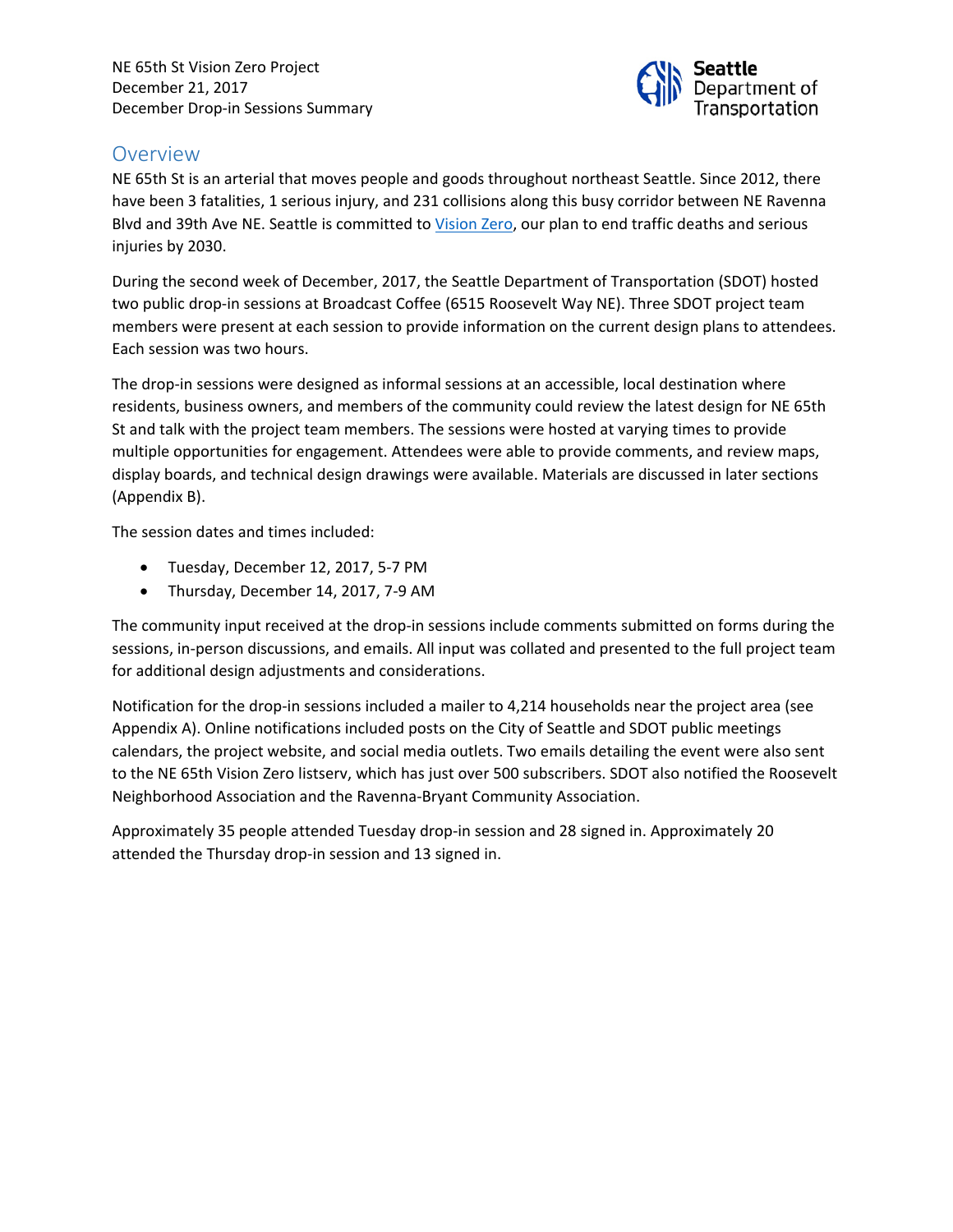

#### <span id="page-3-0"></span>Sessions Summary

Most attendees were familiar with the project and are looking forward to implementation of safety features. Many in the community are concerned about safety for all users and would like the corridor improvements to be implemented as quickly as possible.

Many attendees asked about specific elements included in the project's design scope. Over half of the attendees suggested alternatives to the current design plans. All attendees agreed that improvements must be made to make NE 65th St a safer corridor for all modes of travel, but specific suggestions varied from person to person. There were 7 comments submitted via comment forms and 29 emails as a result of the drop-in sessions. These themes include:

- Concern about design of the transit islands, particularly the 4-foot sidewalks
- Desire for additional new marked crosswalks
- Concern about visibility and operations at intersections
- Concern that restriping crosswalks will impact the safety of people walking
- Preference for additional bike improvements
- Preference for reduced speed limit on NE 65th St
- Desire for left turn signals at intersections

These themes are reviewed and expanded in the following section.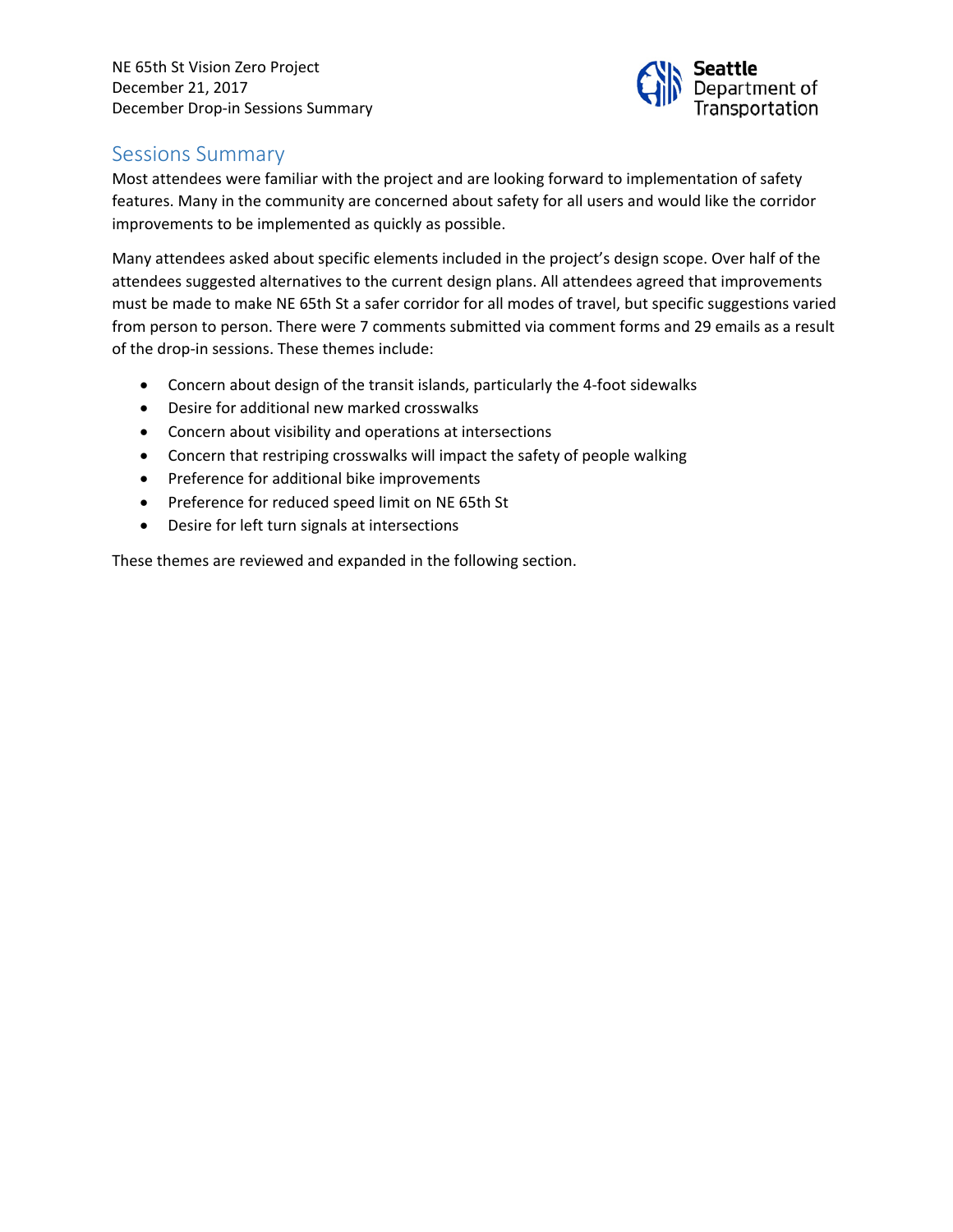

### <span id="page-4-0"></span>Common Themes

Those who attended the drop-in sessions expressed their ideas towards a few common themes. Feedback received includes comments submitted on forms during the sessions, in-person discussions, and emails. The comments can be organized into the various categories:

- Concern about design at transit islands, particularly 4-foot sidewalks
	- o Preference for wider sidewalks and reference to Streets Illustrated guidelines
	- o Concern that current design will not accommodate a high number of users during peak times, such as school hours
	- o Improve integration between buses, people walking, and people biking
- Desire for additional new marked crosswalks
	- o Crossing 65th between 15th Ave NE and 20th Ave NE is challenging
	- o Interest for additional crossings east of 20th Ave NE, mainly at the bus stops because the streets do not align north/south at intersections.
	- o Desire for crossing improvements at NE 65th St and NE Ravenna Blvd
- Concern about visibility and operations at the intersection of NE 65th St and 20th Ave NE causing conflicts between people walking and driving.
	- o Concern about the angles of the intersection and visibility for people driving to see oncoming traffic
	- o To cross 20th on the north side of 65th, people frequently must walk behind cars due to people driving queuing in the crosswalk to make a right turn
	- o Concern that crossing signals don't allow adequate time for the elderly or children to cross the street safely
- Preference for additional bike improvements
	- o Desire to extend bike lanes on NE 65th St to the east end of the project corridor to 40th Ave NE.
	- o Concern that NE 68th St could prove challenging as a neighborhood greenway rout for families and people biking due to the grade
	- o Concern that the current design prioritizes people driving over people biking
	- o Desire for additional protection for people biking where the protected bike lane crosses intersections
- Concern that the restriping east of 20th Ave NE will have limited impact to vehicle speeds or safety of people walking and biking
	- o Desire to increase parking on NE 65th St east of 20th Ave NE to prevent people from using the parking lane to pass other people driving
- Preference to reduce the vehicle speed on NE 65th St to 20 miles per hour
- Desire for protected left turn signals at intersections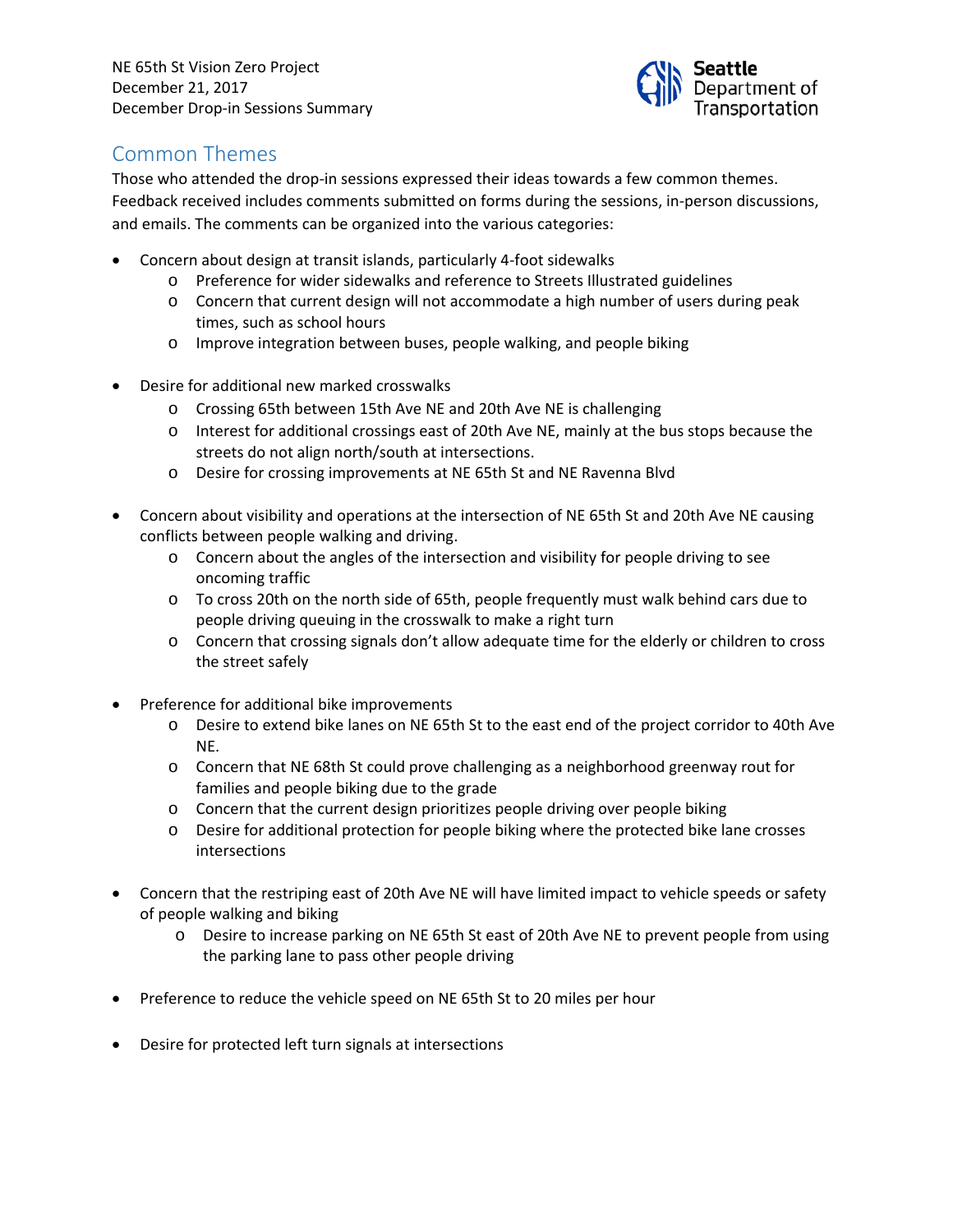

#### <span id="page-5-0"></span>Next Steps

Our next steps include reviewing design options for the 4 transit stops in project area and reviewing operations and potential improvements at the intersection of NE 65th and 20th Ave NE.

Traffic studies conducted in the area have determined that pedestrian volumes area are under the threshold for adding more crosswalks. While there will not be any additional crosswalks to the scope of this project, that does not preclude future improvements in the area.

We will share the final project design in early 2018 and communicate how community feedback was incorporated.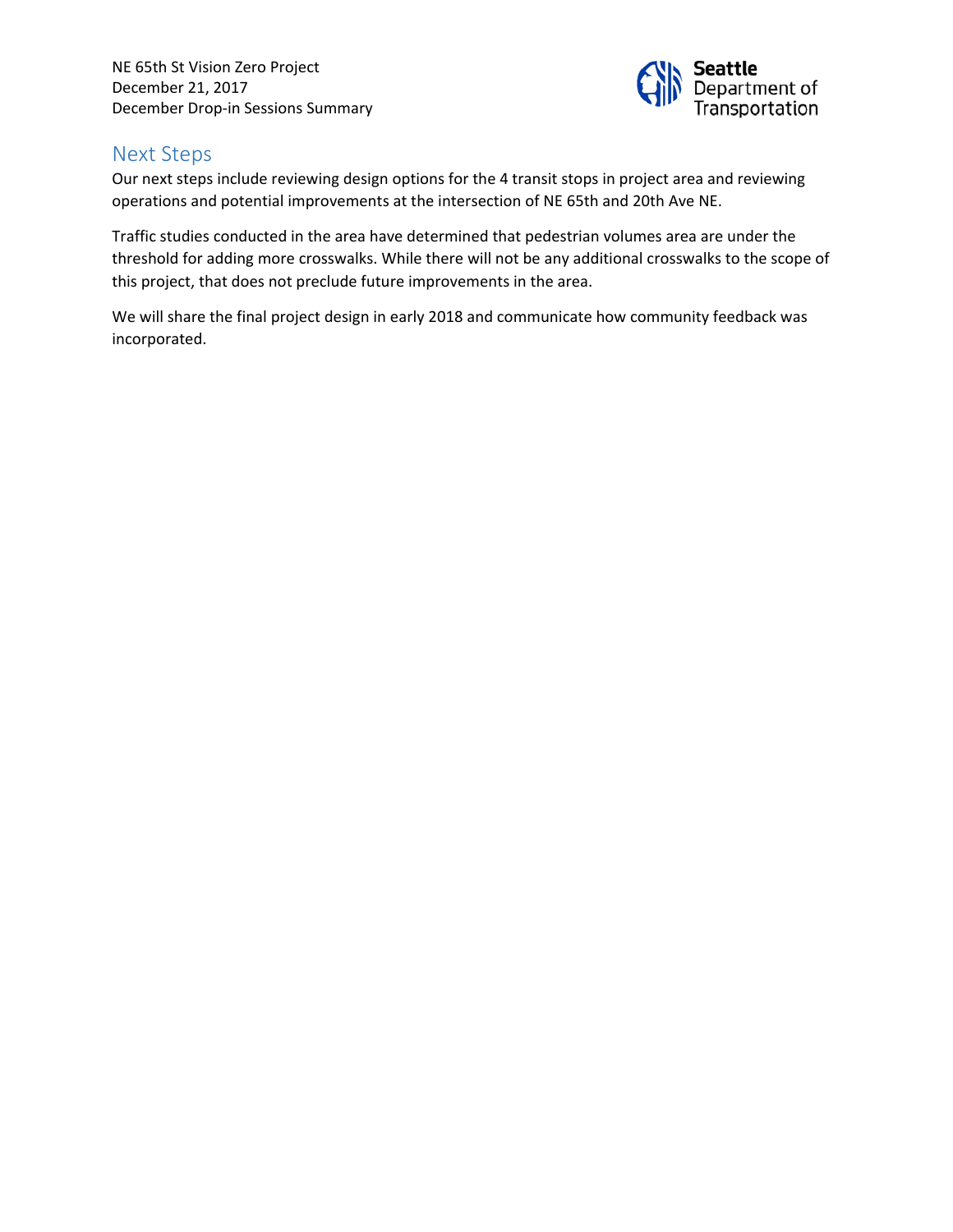

#### <span id="page-6-0"></span>Appendix A: Notifications

#### Mailer and notification area:



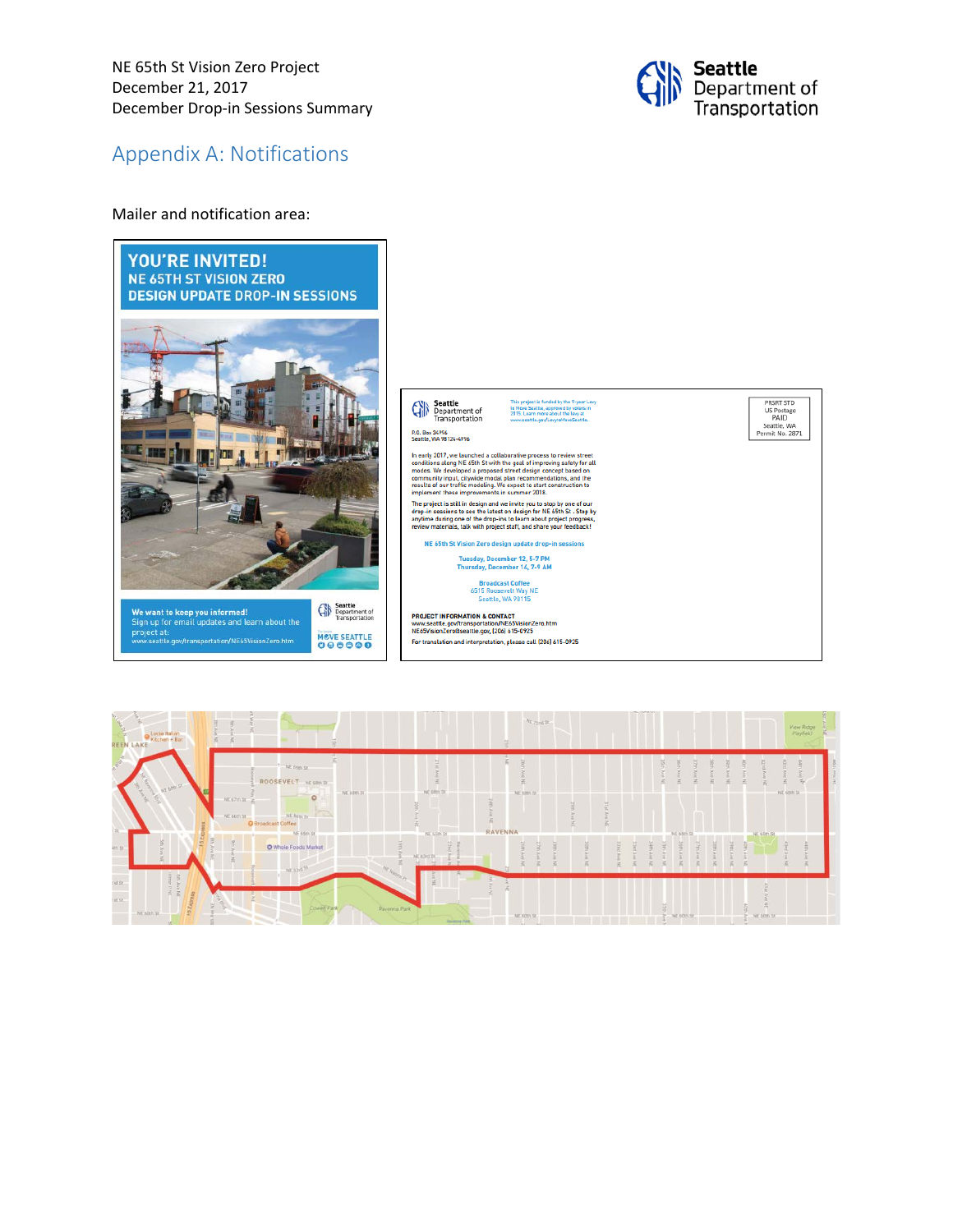

#### <span id="page-7-0"></span>Appendix B: Drop-in Session Materials

#### Project Fact Sheet:

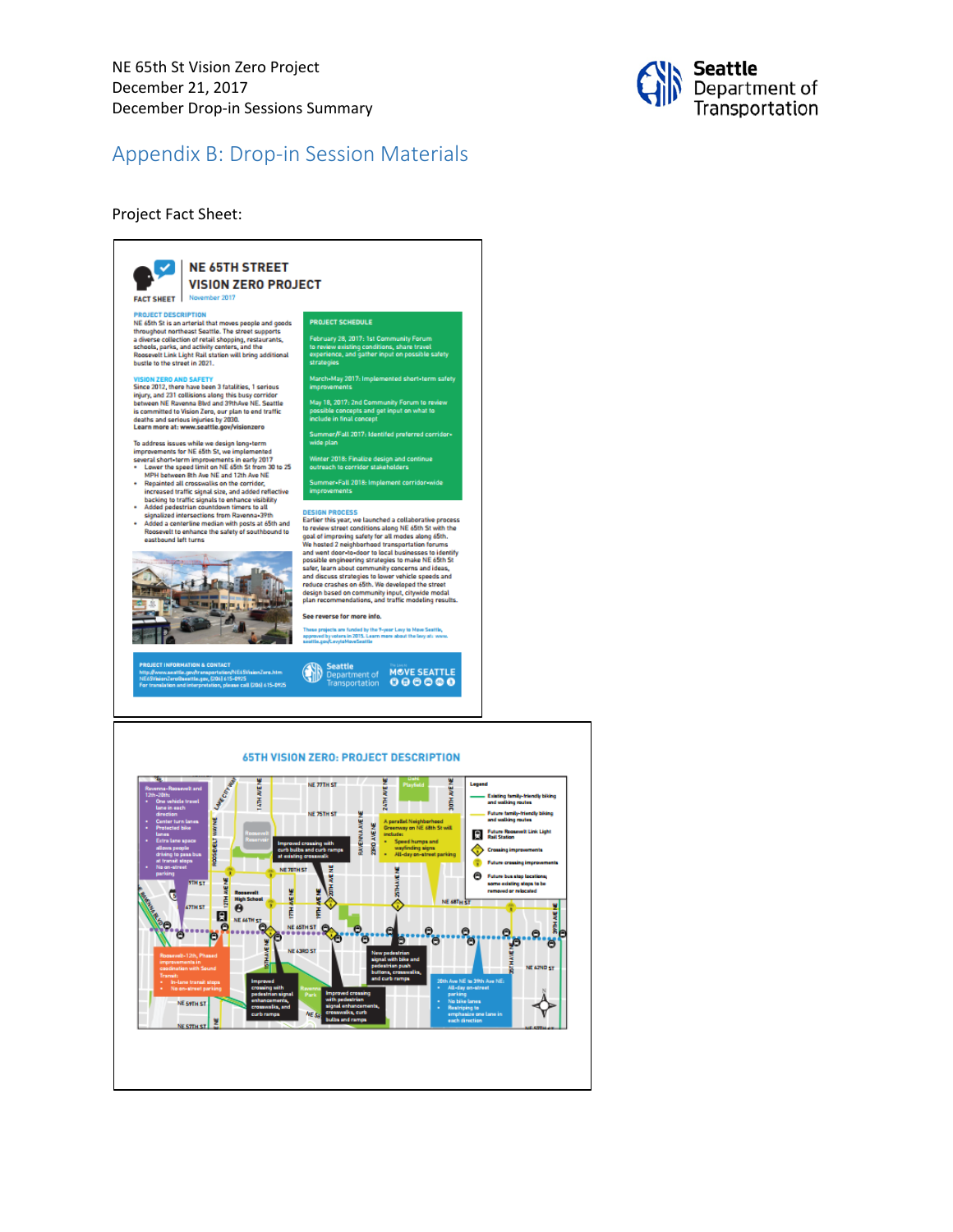

Display Board:



Street illustration at NE 65th St and 15th Ave NE: